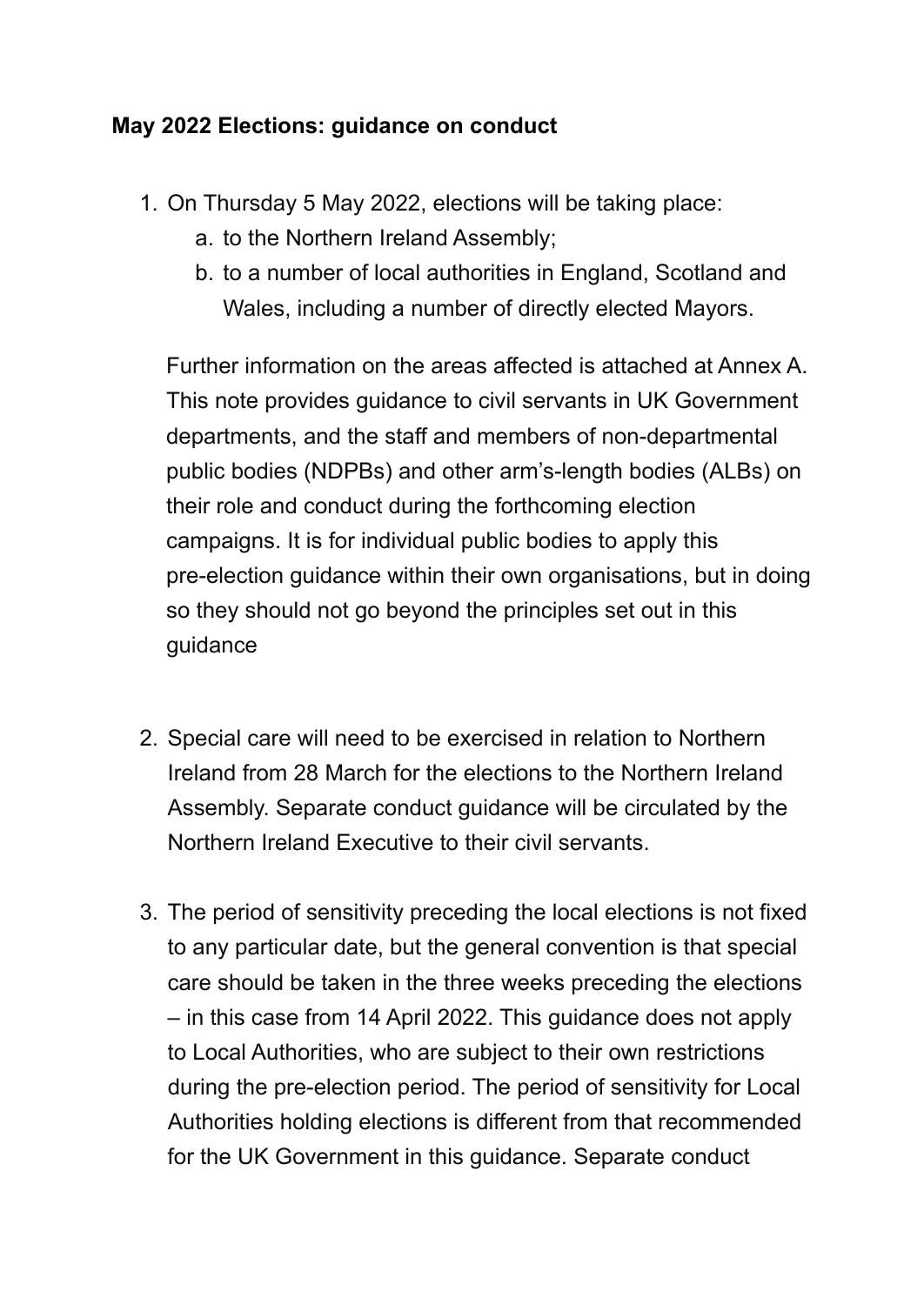guidance will also be issued by the Scottish Government and Welsh Government to civil servants working for the respective devolved administrations and their agencies and public bodies.

- 4. These elections are different from a UK general election. The UK Government will remain in office whatever the outcome of the elections. UKG Ministers will continue to carry out their functions in the usual way. Civil servants will continue to support their Ministers in their work. Given the nature of these elections, there are tighter restrictions on activity for those working for the Northern Ireland Executive and local government than for the UK Government. Subject to the principles set out below, UK Government business can continue.
- 5. However, it needs to be borne in mind that the activities of the UK Government could have a bearing on the election campaigns. Particular care will need to be taken during this period to ensure that civil servants conduct themselves in accordance with the requirements of the Civil Service Code. Care also needs to be taken in relation to the announcement of UK Government decisions which could have a bearing on the elections. In particular, civil servants are under an obligation:
	- a. to ensure that public resources are not used for party political purposes; and
	- b. not to undertake any activity that could call into question their political impartiality. It is important to remember that this applies to online communication such as social media, in the same way as other activity.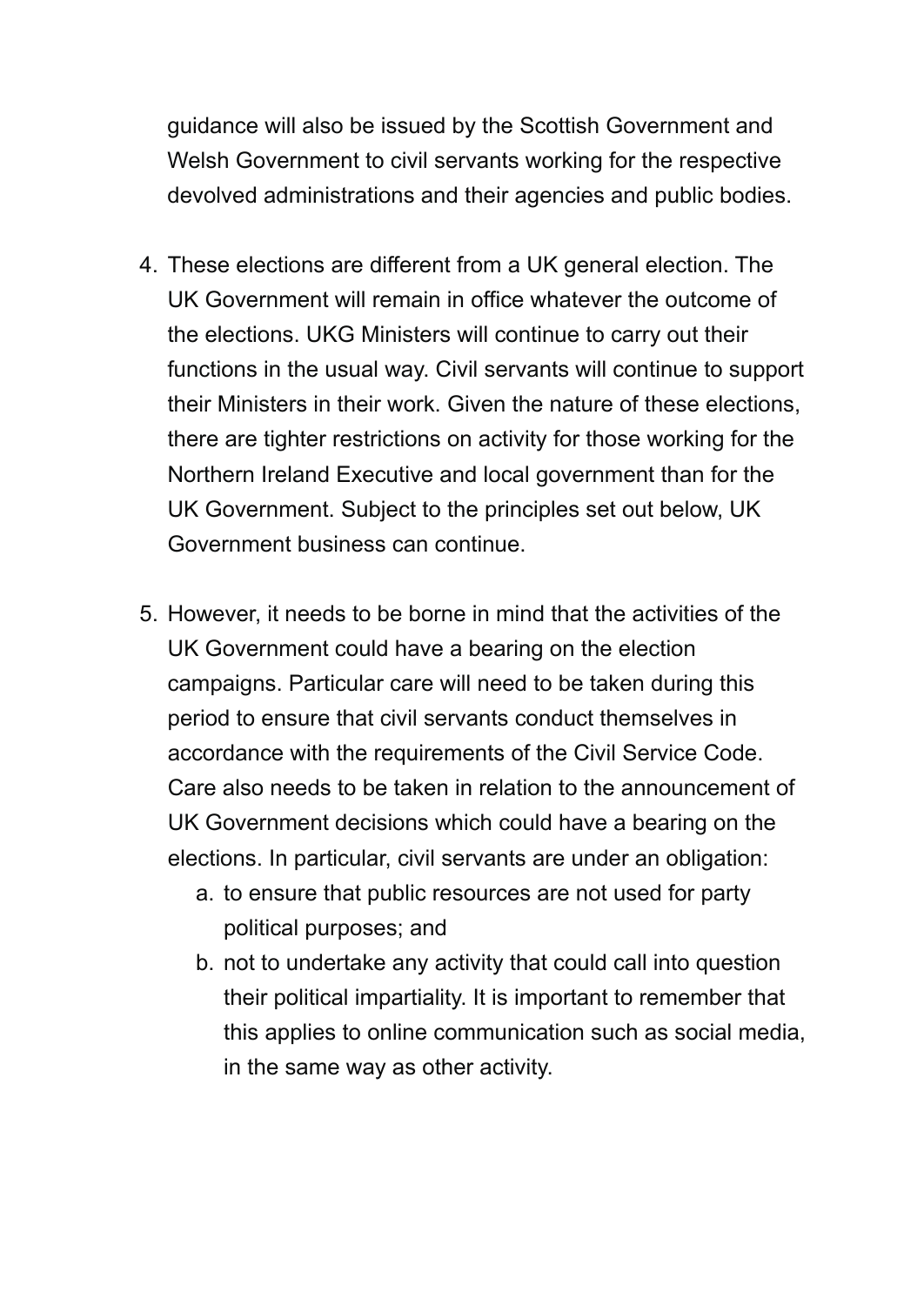6. In all cases essential business, which includes routine business necessary to ensure the continued smooth functioning of government and public services, must be allowed to continue.

#### **General principles**

- 7. The following general principles should be observed by all civil servants, including Special Advisers:
	- a. Particular care should be taken over official support, and the use of public resources, including publicity, for government announcements that could have a bearing on matters relevant to the elections. In some cases it may be better to defer an announcement until after the elections, but this would need to be balanced carefully against any implication that deferral could itself influence the political outcome. Each case should be considered on its merits.
	- b. Care should also be taken in relation to proposed visits.
	- c. Special care should be taken in respect of paid publicity campaigns and to ensure that publicity is not open to the criticism that it is being undertaken for party political purposes.
	- d. There should be even-handedness in meeting information requests from the different political parties and campaigning groups.
	- e. Officials should not be asked to provide new arguments for use in election campaign debates.
- 8. As with all UK Government Ministers, the Secretary of State for Northern Ireland continues to be in charge of his department, and civil servants should continue to support him. In doing so, civil servants will wish to be aware of the need to avoid any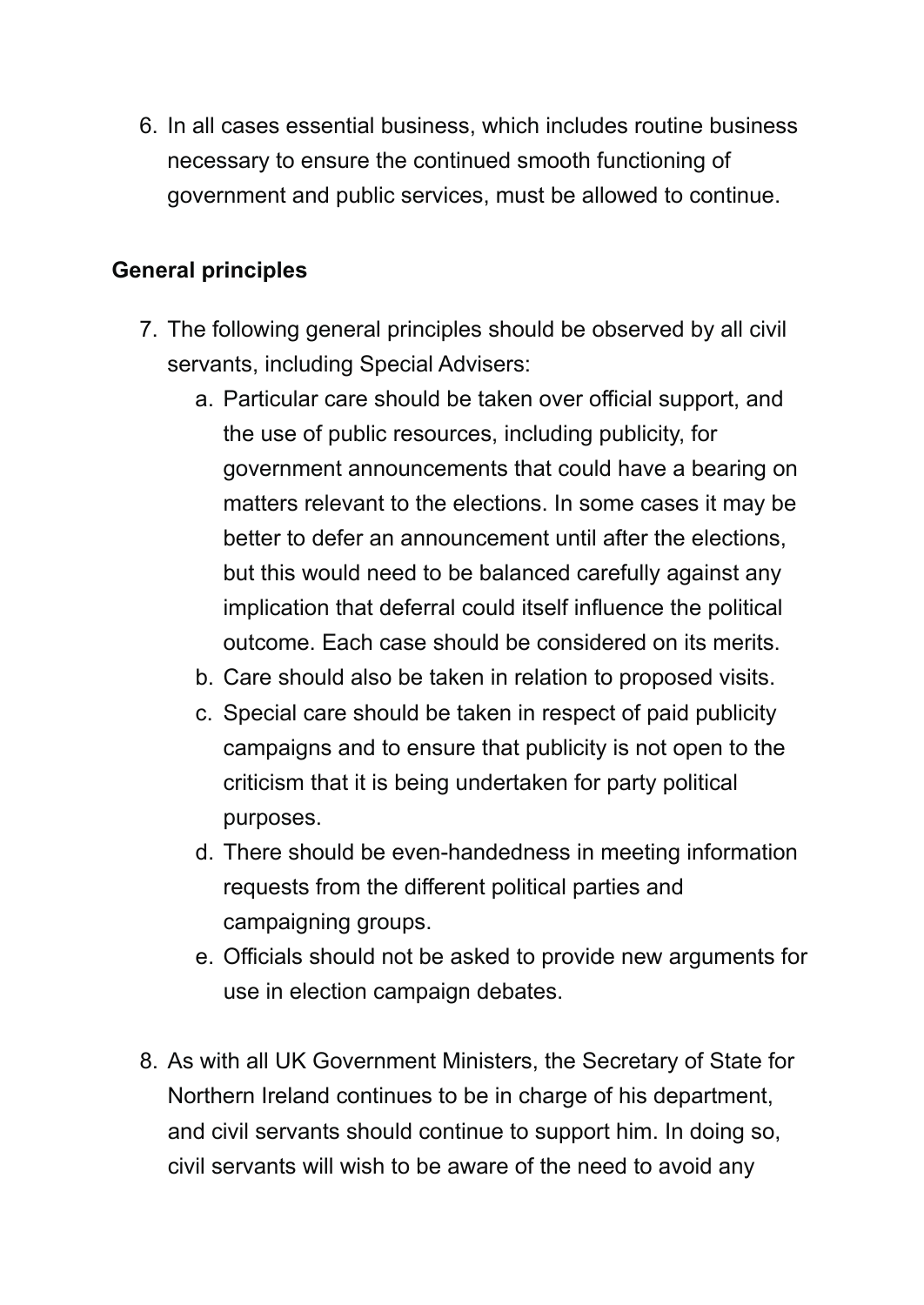action that is, or could be construed as being, party political or otherwise controversial in the context of the elections.

#### **Handling of requests for information**

- 9. There should be even-handedness in meeting information requests from candidates from the different political parties. The aim should be to respond to requests from candidates and campaigners as soon as possible. This also applies to requests from mayoral candidates.
- 10. Where it is clear that a candidate's request is a Freedom of Information (FoI) request it must be handled in accordance with the Freedom of Information Act 2000. The Act requires public authorities to respond to requests promptly and in any event not later than 20 working days after the date of receipt. Where it is clear that it will not be possible to provide a quick response, the candidate should be given the opportunity to refine the request if they wish so that it can be responded to more quickly.
- 11. Any enquiries from the media should be handled by Departmental Press Officers.

#### **Ministerial visits**

 12. In this period, particular care should be taken in respect of proposed visits to areas holding elections. The Secretaries of State for Scotland, Wales and Northern Ireland (and their junior Ministers) will need to continue to carry out their ministerial duties in the nations concerned. However, in doing so, the basic test of whether the visit is for government purposes must be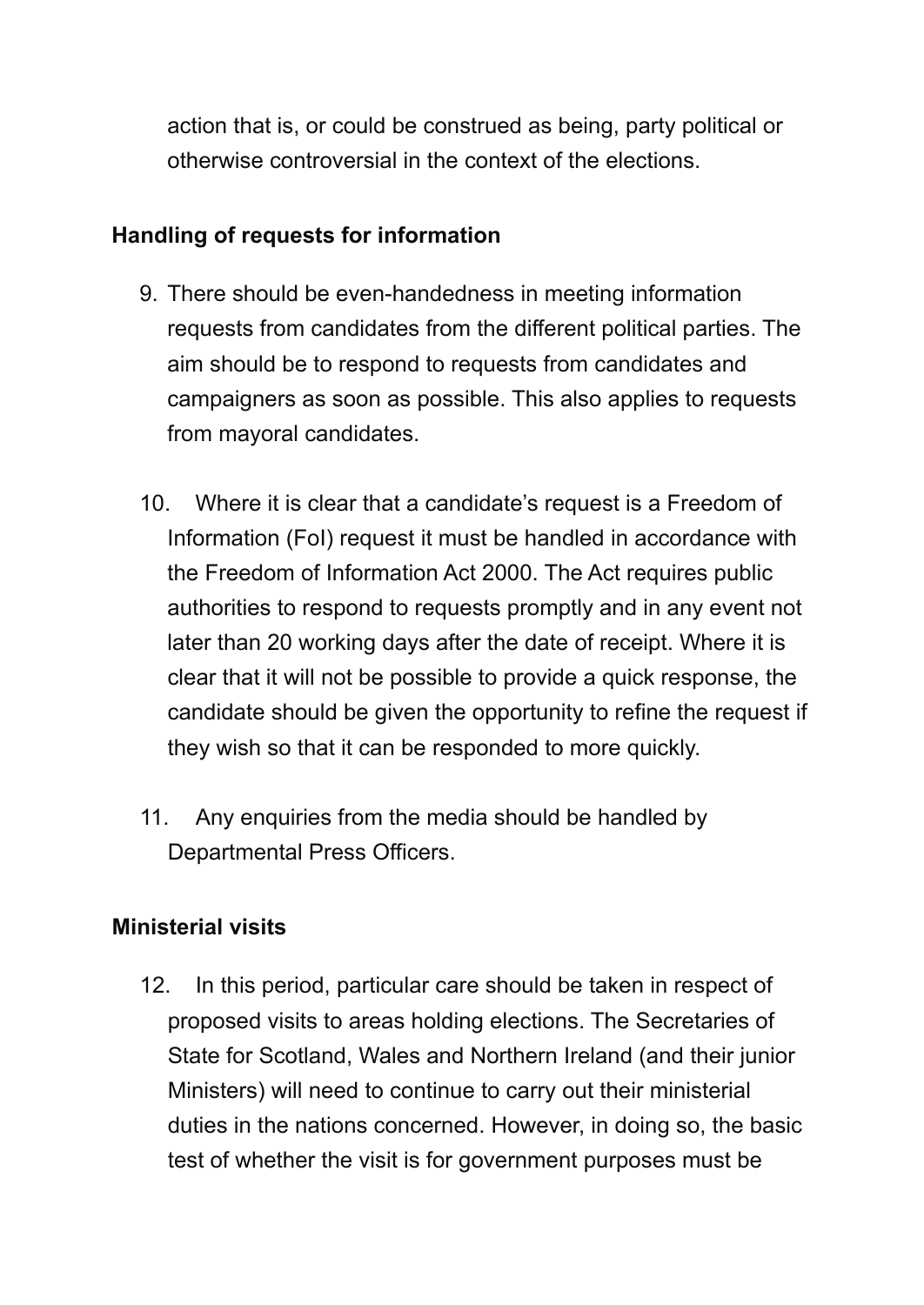satisfied. Official support must not be given to visits and events with a party political or campaigning purpose. In cases of doubt, further guidance should be sought from your Permanent Secretary's office (who may then seek advice from the Cabinet Office - see paragraph 35 below).

#### **Announcements**

- 13. Similarly, national announcements by the UK Government may have a particular impact on Northern Ireland. National announcements by the UK Government may also have a particular impact on local areas with elections, for example, the publication of policy statements which have a specific local dimension.
- 14. Ministers will wish to be aware of the potential sensitivities in this regard and might decide, on advice, to postpone making certain announcements until after the elections. Obviously, this needs to be balanced carefully against any implication that deferral itself could influence the political outcome. Each case should be considered on its merits. Again, in cases of doubt, further advice should be sought.

# **Public consultations**

 15. Public consultations with a particular emphasis on: (a) Northern Ireland issues, or (b) local issues, or (c) impact on areas where elections are being held, should generally not be launched during the relevant pre-election periods. If there are exceptional circumstances where launching a consultation is considered essential (for example, for safeguarding public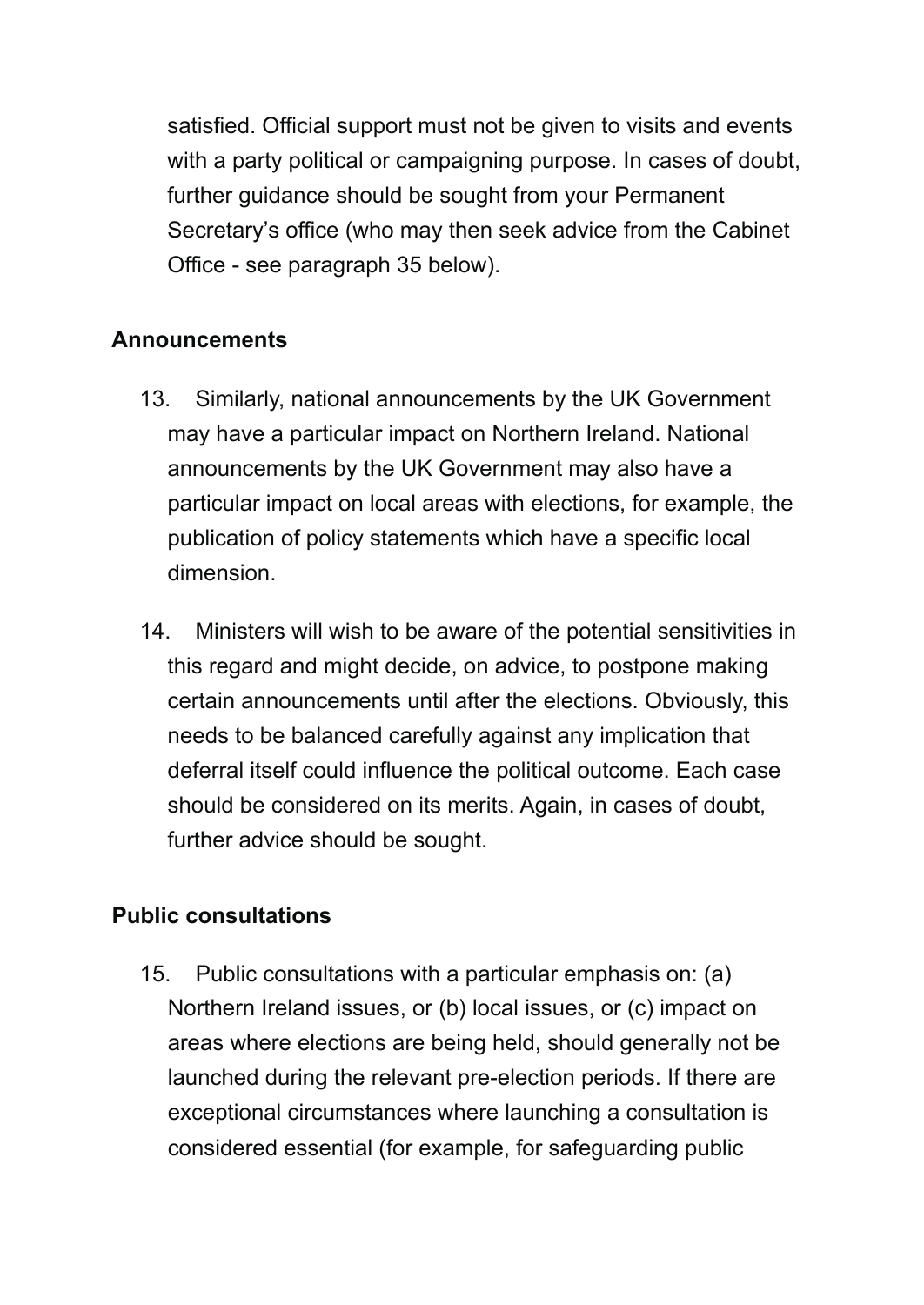health), advice should be sought from your Permanent Secretary's office (who may then seek advice from the Cabinet Office - see paragraph 35 below).

- 16. If a consultation is ongoing during this period, it should continue as normal. However, departments should avoid taking action that will compete with candidates for the attention of the public. This effectively means not undertaking publicity or consultation events for those consultations that are still in progress, and which have a particular emphasis on: (a) Northern Ireland issues, or (b) local issues, or (c) impact on areas where elections are being held. During this period, departments may continue to receive and analyse responses. Departments should also consider extending consultation periods after the elections to allow all parties sufficient time to respond.
- 17. This is particularly important where a consultation will require the participation of: (a) the Northern Ireland devolved administration, which is under its own pre-election restrictions during this period, or (b) Local Authorities which are under their own pre-election publicity restrictions during this period.<sup>1</sup>

# **Communication activities**

 $1$  The Publicity Code is issued under powers conferred on the Secretary of State under section 4(1) of the Local Government Act 1986 ('the 1986 Act'). Local authorities, defined in section 6(2) of the 1986 Act, are required by section 4(1) of the 1986 Act to have regard to the Publicity Code in coming to any decision on publicity. Publicity is defined in section 6(4) of the 1986 Act as 'any communication, in whatever form, addressed to the public at large or a section of the public'. Local authorities should pay particular regard to the legislation governing publicity during the period of heightened sensitivity before elections and referendums

[https://www.gov.uk/government/publications/recommended-code-of-practice-for-local-authority-publicit](https://www.gov.uk/government/publications/recommended-code-of-practice-for-local-authority-publicity) [y](https://www.gov.uk/government/publications/recommended-code-of-practice-for-local-authority-publicity)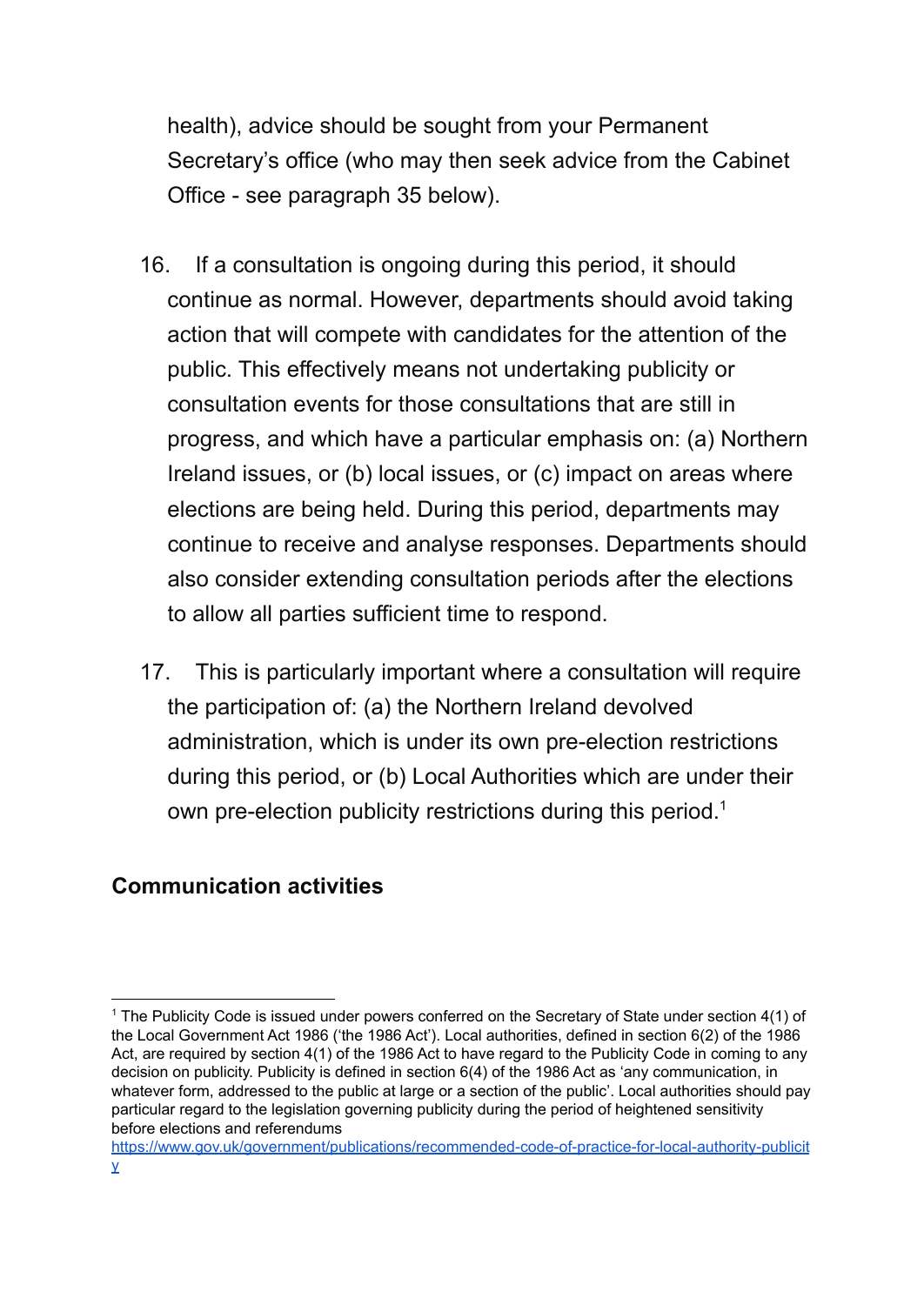- 18. Government communicators should apply the principles set out above when planning and delivering communications activities that will take place during the election periods. Additional care should therefore be taken around press and marketing activity concerning: (a) Northern Ireland issues or (b) local issues.
- 19. It is also important to take care with official websites, including gov.uk, and use of social media that will be scrutinised closely by the news media and the political parties during the election period. In cases of doubt, guidance should be sought from the Government Communications Service in the Cabinet Office.

#### **Use of Government property**

- 20. Government property should not be used by Ministers or candidates for electioneering purposes.
- 21. In the case of NHS property, decisions are for the relevant NHS body, but should visits be permitted to, for example, hospitals, it should be on the basis that there is no disruption to services and that the same facilities are available to all candidates. Care should also be taken to avoid any intrusion into the lives of individuals using the services. The decisions on the use of other Local Authority properties should be for those legally responsible for the premises. Where it is decided to agree to such visits, the key principle is that the same facilities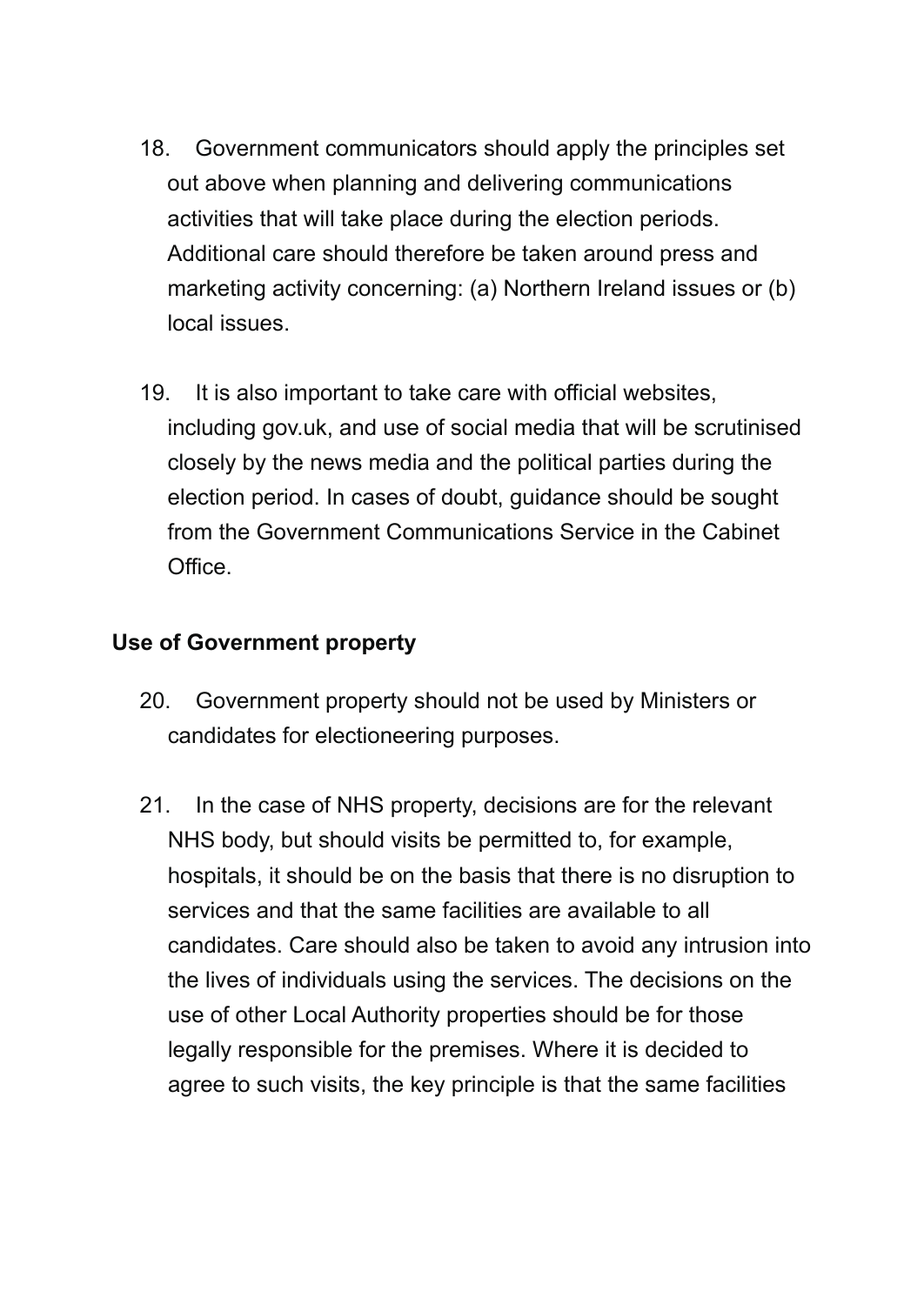should be available to all candidates, and that there is no disruption to services.

# **Legislation**

- 22. UK Government departments should carefully consider the handling of primary legislation that includes provisions on Northern Ireland matters during the election period. It will not be possible for the Northern Ireland Executive to seek their legislature's consent for any provisions in UK Government Bills that require Legislative Consent Motions once the Northern Ireland Assembly has been dissolved on 28 March.
- 23. Departments with Bills containing provisions that may impact on Northern Ireland or require Legislative Consent Motions should therefore discuss the position with the Union and Office, and their policy contacts in the Northern Ireland Executive. Further guidance may be sought from the Union and Constitution Directorate and the Parliamentary Business and Legislation Team in the Cabinet Office. Constitution Directorate and the Parliamentary Business and Legislation Team in the Cabinet Office, the Northern Ireland

#### **Statistical and social research activities**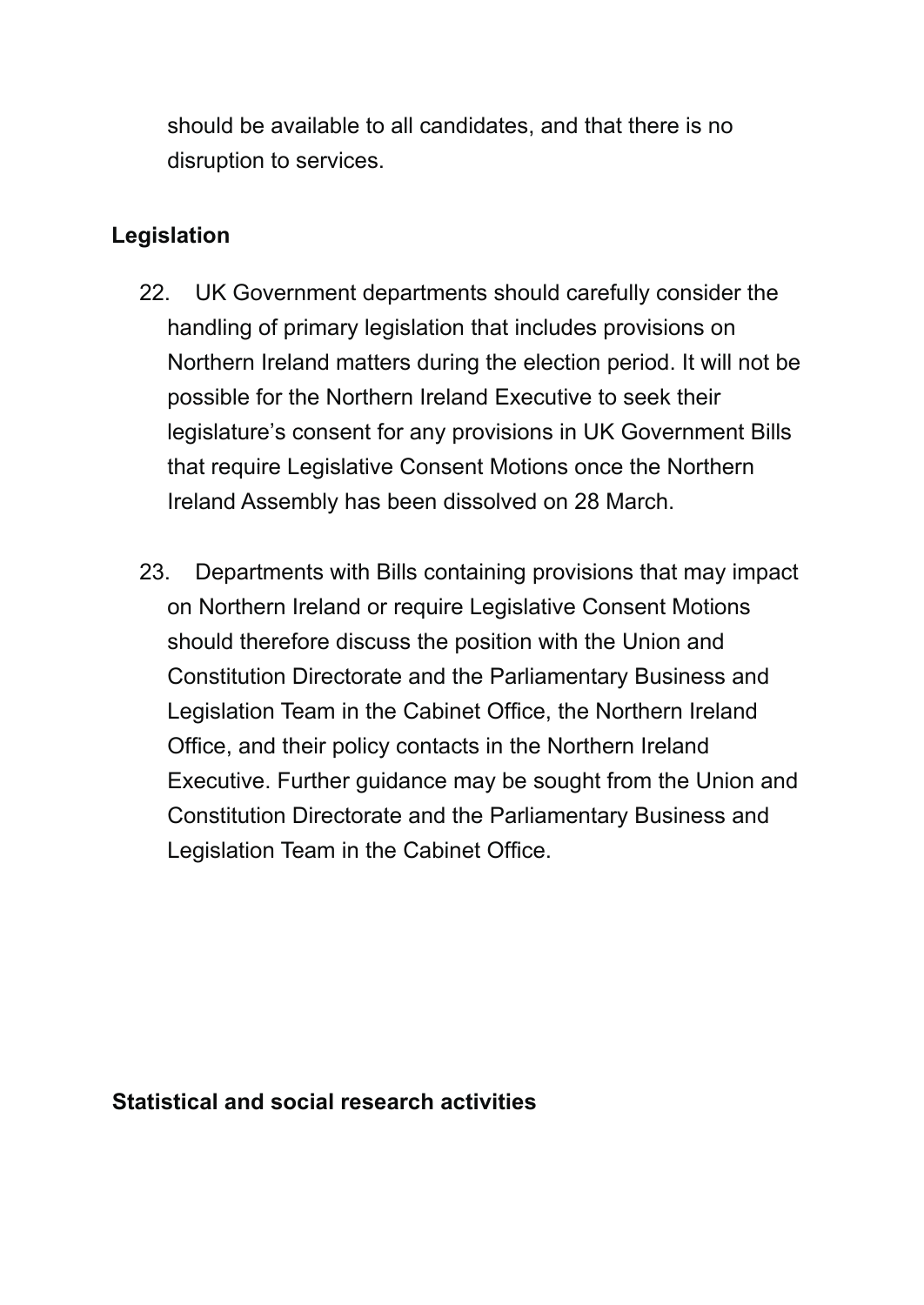- 24. During the election periods, statistical activities should continue to be conducted in accordance with the Code of Practice for Statistics and the Pre-release Access to Official Statistics Order 2008 (and / or the equivalent Orders made by the Devolved Administrations in relation to devolved statistics), which should be read as though it is part of that Code. Regular pre-announced statistical releases (for example, press notices or bulletin publications) will continue to be issued and published. The principles set out here are not about restricting commentary from independent sources, for example academics who may also hold public appointments or non-executive roles in government departments or public bodies. It is for individual public bodies to apply this pre-election guidance within their own organisations, but in doing so they should not go beyond the principles set out in this document.
- 25. Social research activities should be in accordance with the Government Social Research (GSR) Code and supplementary guidance, including the GSR Publication Protocol. Requests for information should be handled in accordance with the principles set out in paragraphs 7-8 of this note and with the Code of Practice for Statistics. In cases of doubt, you should consult your departmental Head of Profession for Statistics (who should consult the National Statistician if clarity is required) or your departmental Head of Profession for Social Research. The office of the National Statistician, and the Government Economic and Social Research Team can be contacted for further guidance.

#### **Use of public funds**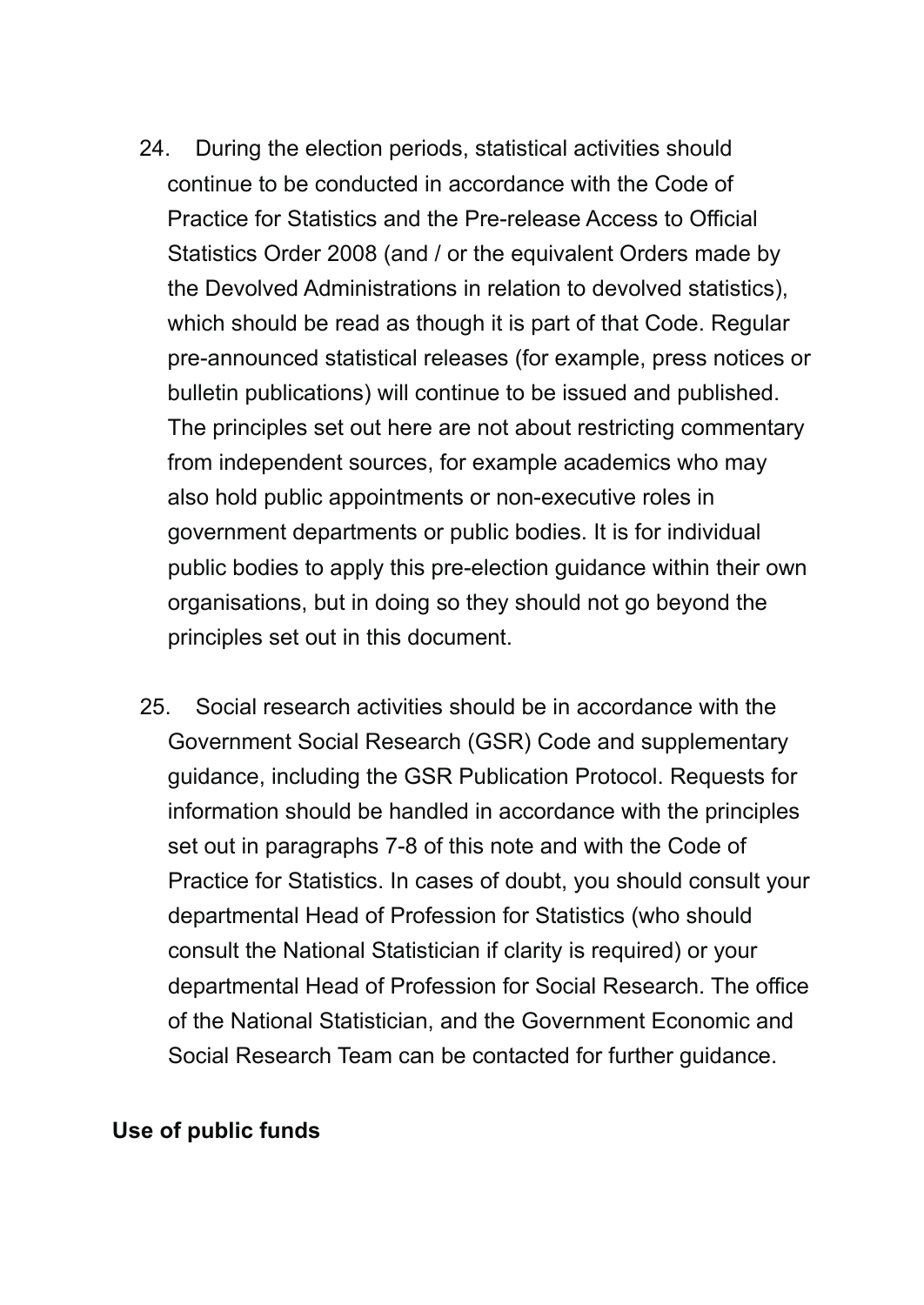26. During the pre-election period, departments should carefully consider the timing of decisions and announcements in relation to large and/or contentious commercial contracts or grants which could have a bearing on matters relevant to the elections. In some cases it may be better to defer an announcement until after the elections, but this would need to be balanced carefully against any implication that deferral could itself influence the political outcome. Each case should be considered on its merits.

# **Appointments**

 27. Some public appointments made by UKG Ministers could have an effect on the Northern Ireland devolved administration, for example where the remit of the body has specific Northern Ireland responsibilities, or there is a requirement to consult in relation to a UK wide body. Particular care should be taken in relation to any such appointments, and consideration given to postponing the appointment process where it has the potential to be controversial. Further advice on public appointments can be sought from the Cabinet Office Public Appointments Policy team.

# **Political activities**

- 28. Political activity connected with the Northern Ireland election falls within the definition of **national** political activity.
- 29. Political activity connected with local elections falls within the definition of **local** political activity.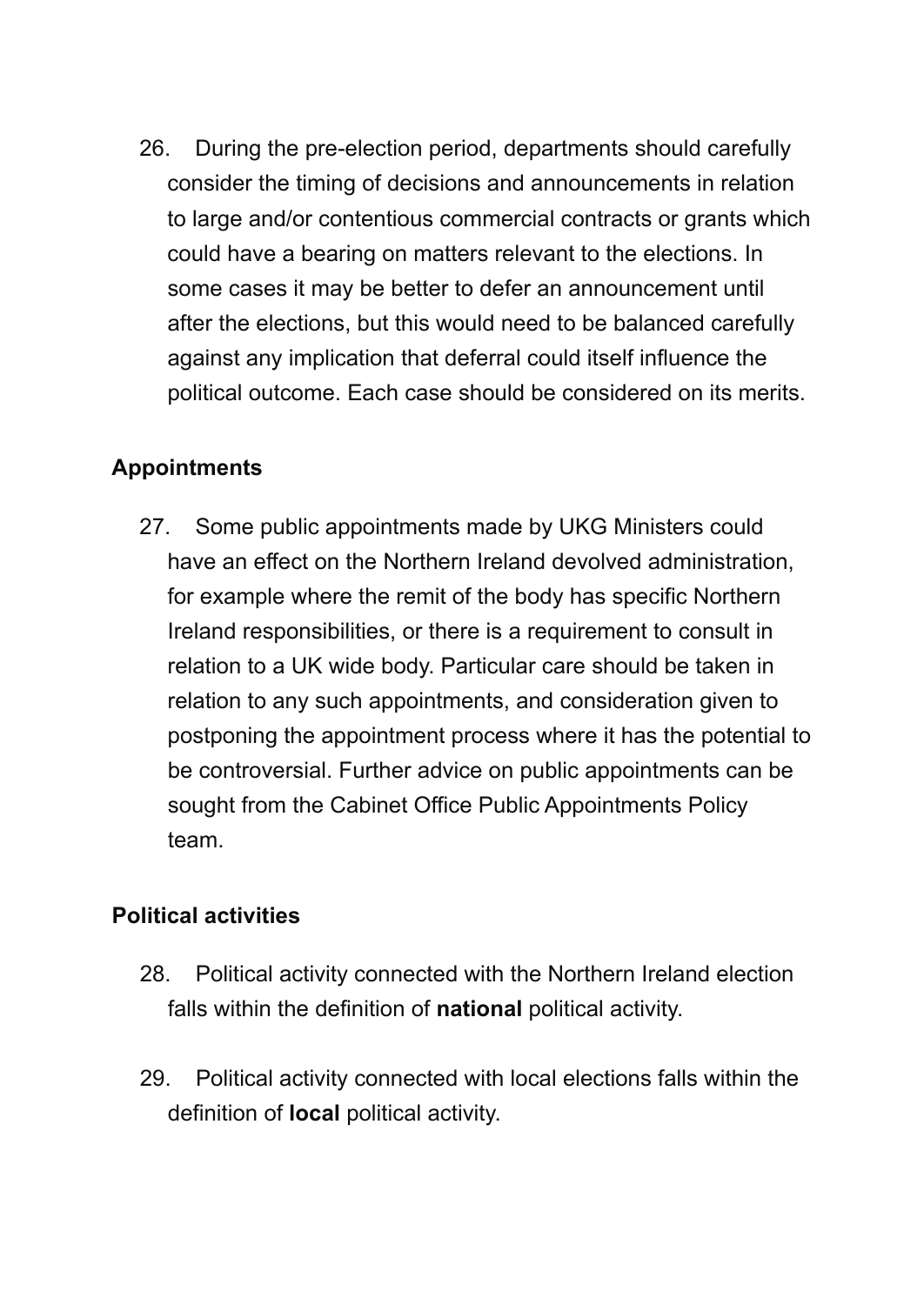30. Detailed guidance on the restrictions on civil servants' involvement in a private capacity in local and national political activities is set out in section 4.4 of the Civil [Service](http://www.civilservice.gov.uk/about/resources/civil-service-management-code) [Management](http://www.civilservice.gov.uk/about/resources/civil-service-management-code) Code, and in departmental staff handbooks.

# **Special Advisers**

- 31. The rules on Special Advisers' involvement in local and national political activities are set out in the Code of [Conduct](https://www.gov.uk/government/publications/special-advisers-code-of-conduct.) for Special [Advisers.](https://www.gov.uk/government/publications/special-advisers-code-of-conduct.)
- 32. After consultation with their appointing Minister, Special Advisers who wish to take part in the election campaigns may do so in their own time. Official resources must not be used in support of the elections.

# **Non-departmental public bodies (NDPBs) and other arm's-length bodies (ALBs)**

 33. NDPBs and other ALBs spend public money, make public announcements, use government property and may employ civil servants. It is for individual public bodies to apply this pre-election guidance within their own organisations, but in doing so they should not go beyond the principles set out in this document. Sponsor departments must ensure that staff and board members of their NDPBs and other ALBs are aware of the guidance and are applying the principles appropriately. Sponsor departments should be consulted by the NDPB/ALB in cases of doubt.

# **Schools**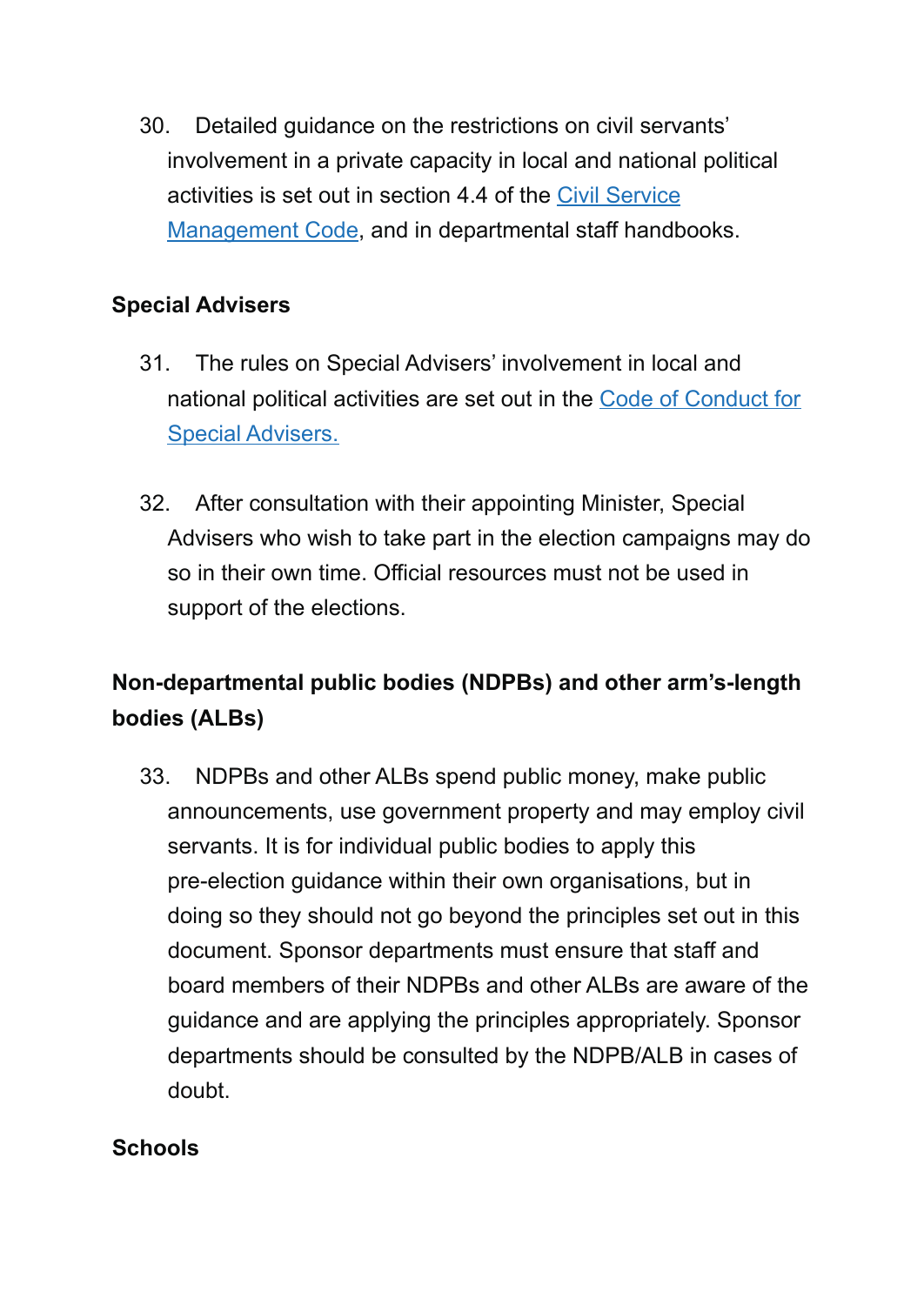34. The Department for Education has published guidance for guidance specifically relating to the **[pre-election](https://www.gov.uk/government/publications/pre-election-guidance-for-schools-and-multi-academy-trusts/pre-election-guidance-for-schools-and-multi-academy-trusts) period**. schools on political [impartiality](https://www.gov.uk/government/publications/political-impartiality-in-schools/political-impartiality-in-schools#during-political-events) during political events, and

# **Further advice**

 35. In cases of doubt, in the first instance you should consult your Permanent Secretary's Office. They may then wish to take advice from the Cabinet Office's Propriety & Ethics team.

Cabinet Office March 2022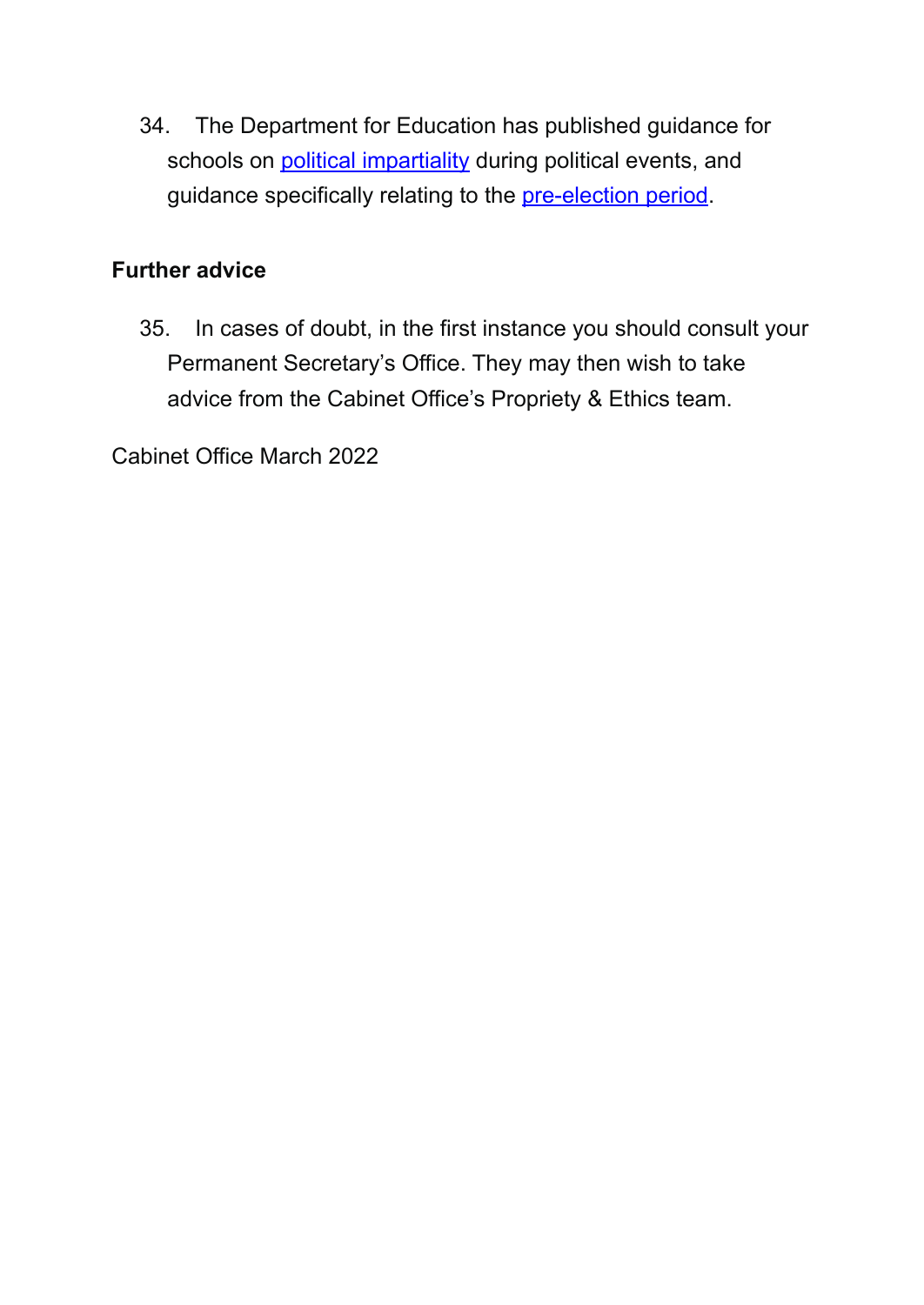# **Annex A**

# **LIST OF ELECTIONS TAKING PLACE IN MAY 2022**

Elections will take place to the Northern Ireland Assembly.

 In England, elections will take place to 33 Metropolitan borough councils, 21 Unitary District Councils, and 60 District Councils.

 There will also be elections to all 32 London Boroughs, as well as 6 council mayoral elections and one combined authority mayoral election.

In Scotland, elections will be held in all 32 local authorities.

In Wales, elections will be held in all 22 local authorities.

# **National elections**

# **All 18 constituencies in Northern Ireland.**

- East Antrim
- North Antrim
- South Antrim
- Belfast East
- Belfast North
- Belfast South
- Belfast West
- North Down
- South Down
- Fermanagh and South Tyrone
- Foyle
- Lagan Valley
- East Londonderry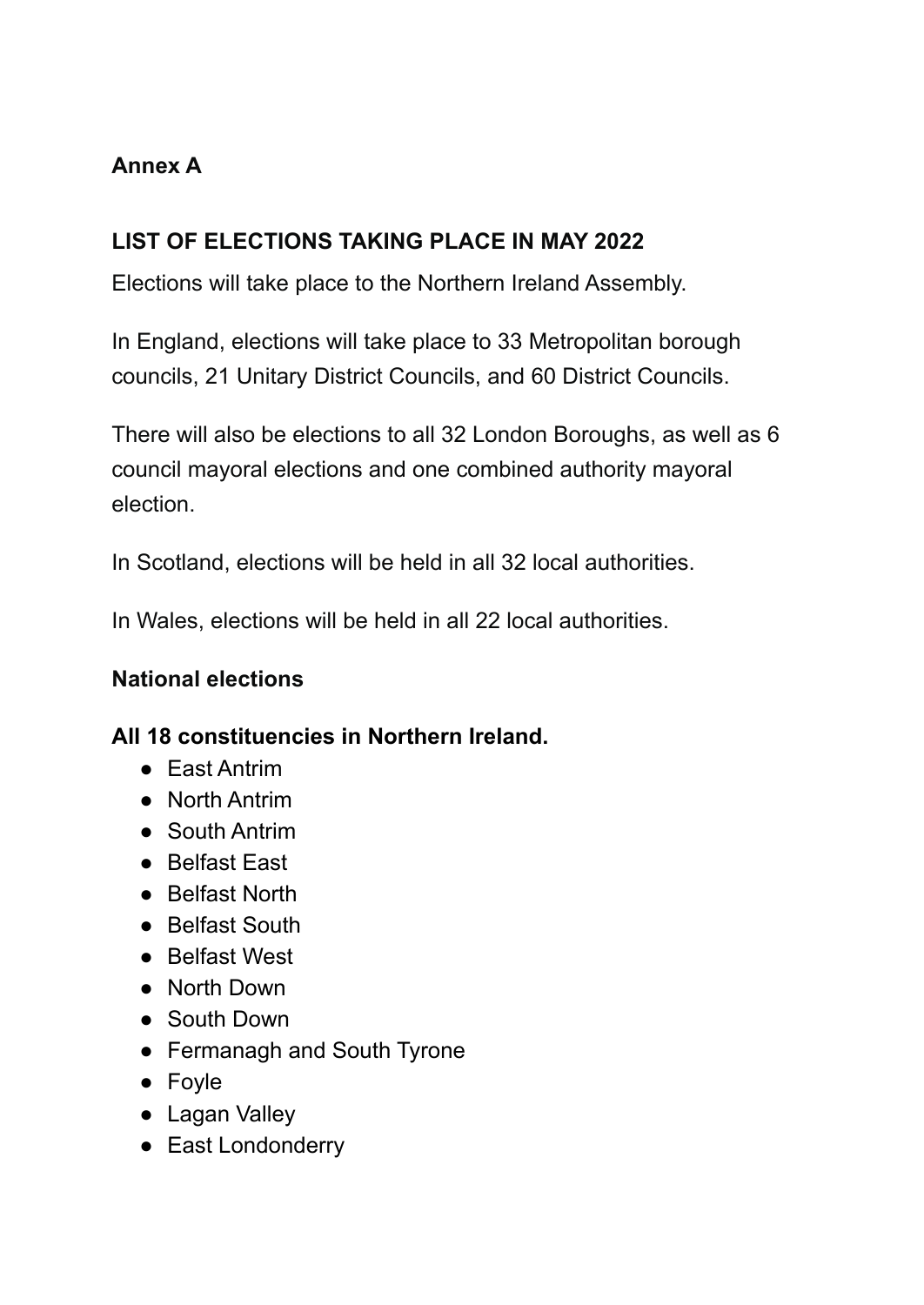- Newry and Armagh
- Strangford
- West Tyrone
- Mid Ulster
- Upper Bann

#### **Local elections**

# **Metropolitan borough election by whole council (2):**

- Birmingham
- Rochdale

# **Metropolitan borough election by thirds (31):**

- Barnsley
- Bolton
- Bradford
- Bury
- Calderdale
- Coventry
- Dudley
- Gateshead
- Kirklees
- Knowsley
- Leeds
- Manchester
- Newcastle upon Tyne
- North Tyneside
- Oldham
- Salford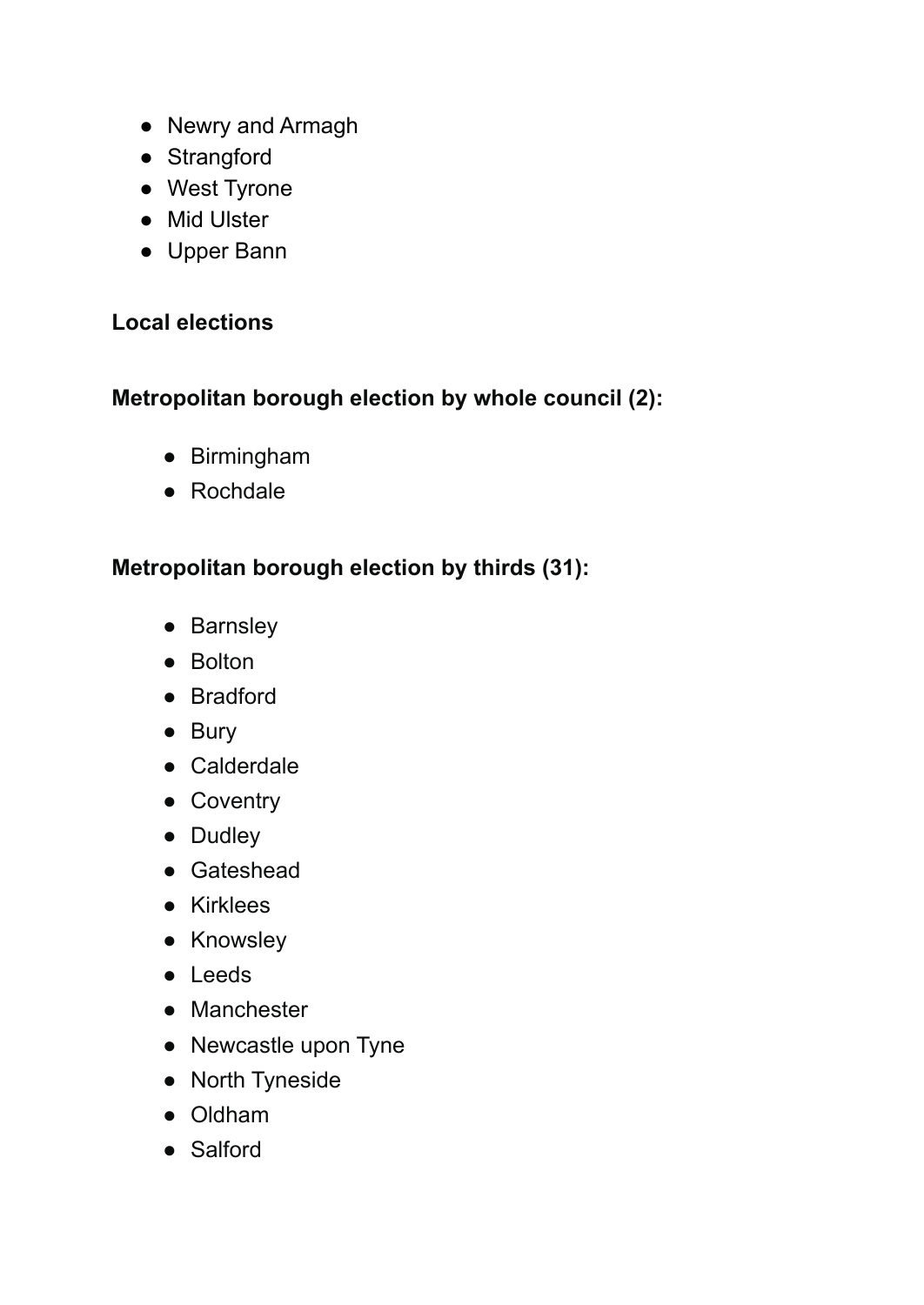- Sandwell
- Sefton
- Sheffield
- Solihull
- South Tyneside
- St Helens
- Stockport
- Sunderland
- Tameside
- Trafford
- Wakefield
- Walsall
- Wigan
- Wirral
- Wolverhampton

#### **Unitary District Councils electing by whole Council (5)**

- $\bullet$  Cumberland<sup>2</sup>
- North Yorkshire<sup>1</sup>
- Reading
- $\bullet$  Somerset<sup>1</sup>
- $\bullet$  Westmorland and Furness<sup>1</sup>

#### **Unitary District Councils electing by thirds (16):**

- Blackburn with Darwen
- Derby

 $2$  Draft legislation is currently before Parliament which will, if approved: dissolve the County and district councils in the current Cumbria County Council area, replacing them with two unitary councils (Cumberland, and Westmorland and Furness); dissolve the district councils in North Yorkshire and Somerset, replacing them with a unitary council each for these County Councils' areas. Preceding legislation had already postponed the County elections in these areas until May 2022; therefore elections will take place in these county areas regardless of the legislative outcome.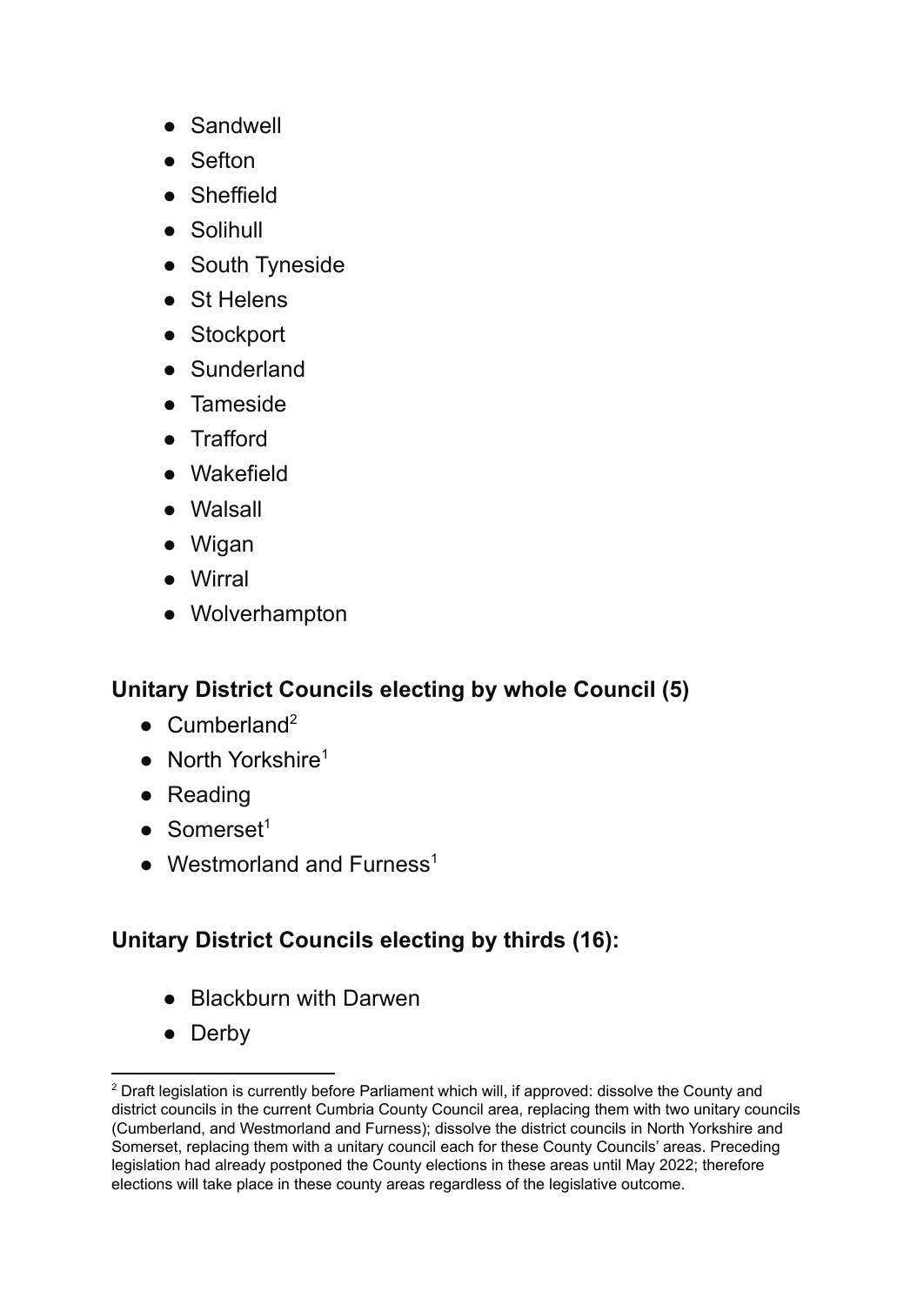- Halton
- Hartlepool
- Kingston upon Hull
- Milton Keynes
- North East Lincolnshire
- Peterborough
- Plymouth
- Portsmouth
- Slough
- Southampton
- Southend-on-Sea
- Swindon
- Thurrock
- Wokingham

#### **District Councils election by whole council (4):**

- Huntingdonshire
- Newcastle-under-Lyme
- South Cambridgeshire
- St. Albans

# **District Councils election by half council (7):**

- Adur
- Cheltenham
- Fareham
- Gosport
- Hastings
- Nuneaton and Bedworth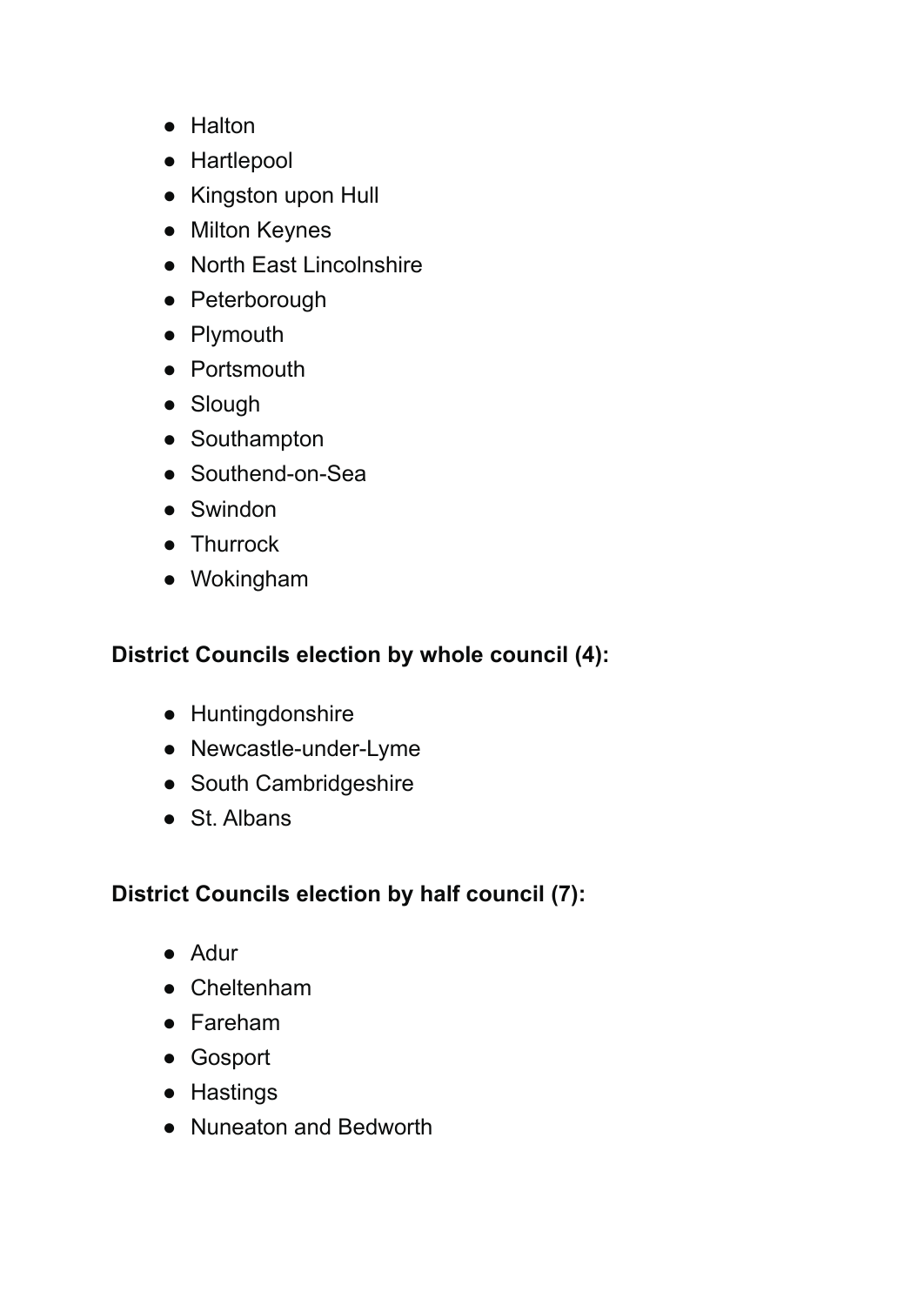● Oxford

#### **District Councils election by thirds (49):**

- Amber Valley
- Basildon
- Basingstoke and Deane
- Brentwood
- Broxbourne
- Burnley
- Cambridge
- Cannock Chase
- Castle Point
- Cherwell
- Chorley
- Colchester
- Crawley
- Eastleigh
- Elmbridge
- Epping Forest
- Exeter
- Harlow
- Hart
- Havant
- Hyndburn
- Ipswich
- Lincoln
- Maidstone
- Mole Valley
- North Hertfordshire
- Norwich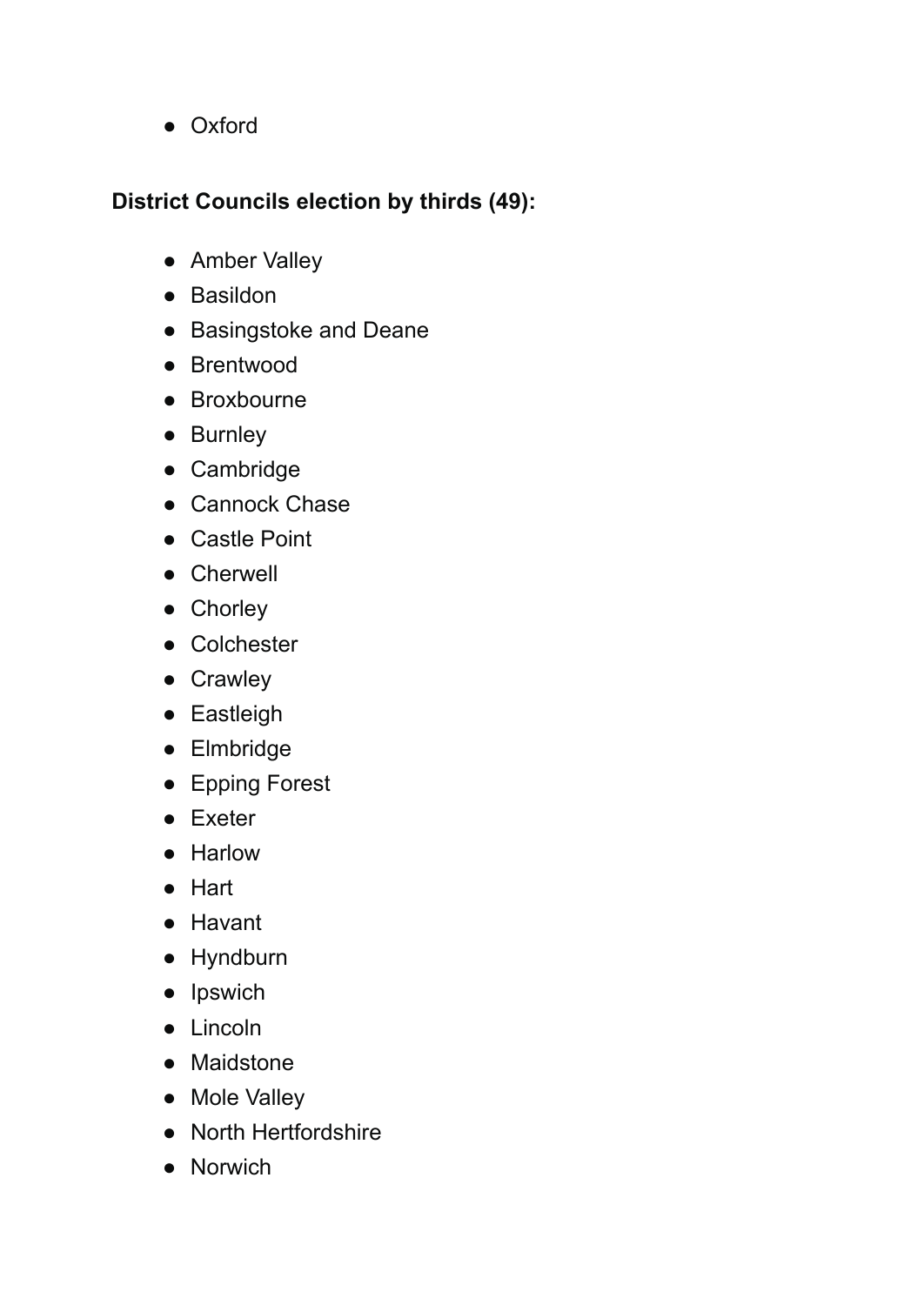- Pendle
- Preston
- Redditch
- Reigate and Banstead
- Rochford
- Rossendale
- Rugby
- Runnymede
- Rushmoor
- Stevenage
- Tamworth
- Tandridge
- Three Rivers
- Tunbridge Wells
- Watford
- Welwyn Hatfield
- West Lancashire
- West Oxfordshire
- Winchester
- Woking
- Worcester
- Worthing

# **Combined Authority Mayoral Elections (1):**

• Sheffield City Region

# **Council Mayoral Elections (6)**

- Croydon
- Hackney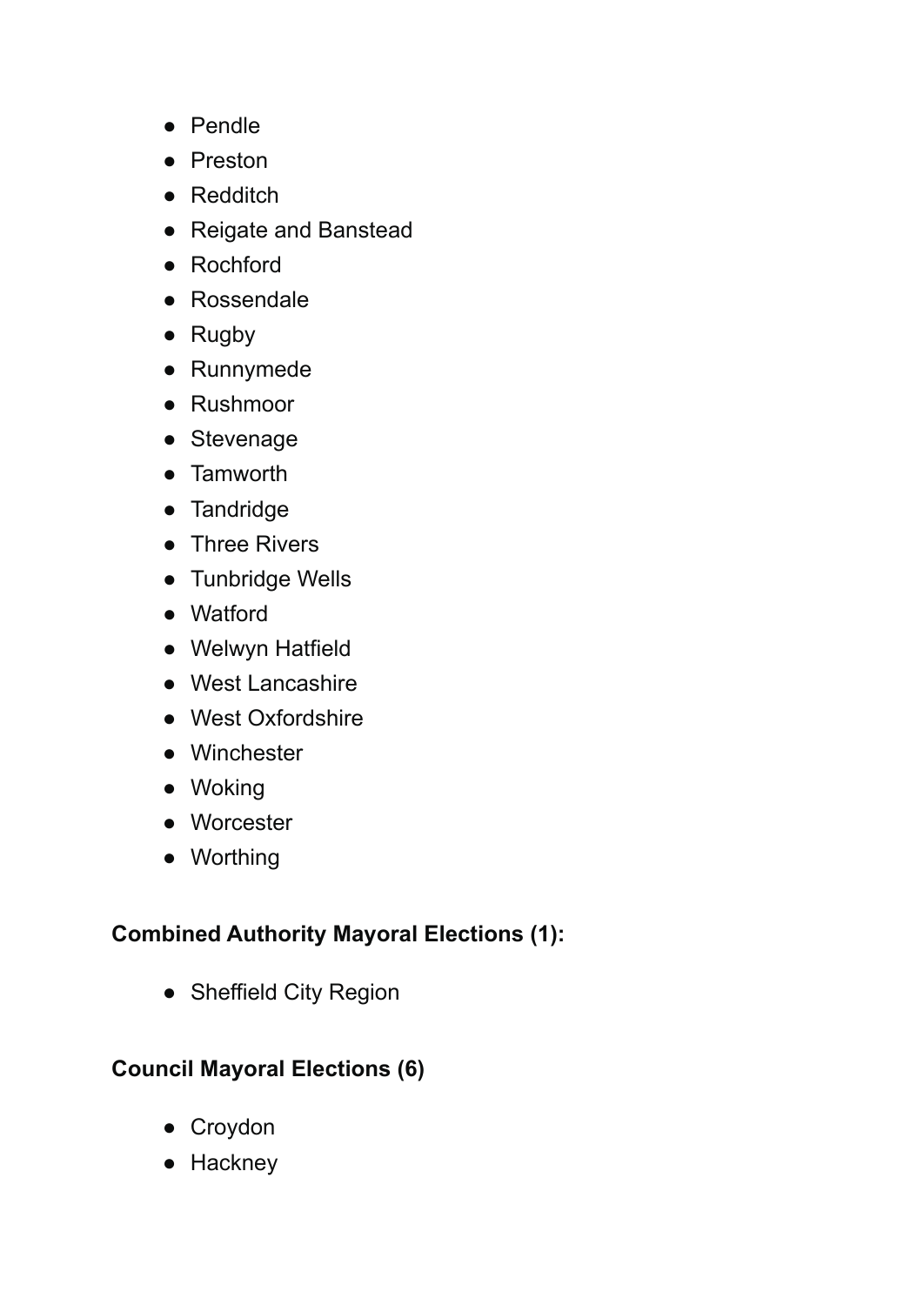- Lewisham
- Newham
- Tower Hamlets
- Watford

#### **All 32 local authorities in Scotland:**

- Aberdeen City Council
- Aberdeenshire Council
- Angus Council
- Argyll and Bute Council
- City of Edinburgh Council
- Clackmannanshire Council
- Comhairle nan Eilean Siar
- Dumfries and Galloway Council
- Dundee City Council
- East Ayrshire Council
- East Dunbartonshire Council
- East Lothian Council
- East Renfrewshire Council
- Falkirk Council
- Fife Council
- Glasgow City Council
- Inverclyde Council
- Midlothian Council
- North Ayrshire Council
- North Lanarkshire Council
- Orkney Islands Council
- Perth and Kinross Council
- Renfrewshire Council
- Scottish Borders Council
- Shetland Islands Council
- South Ayrshire Council
- South Lanarkshire Council
- Stirling Council
- The Highland Council
- The Moray Council